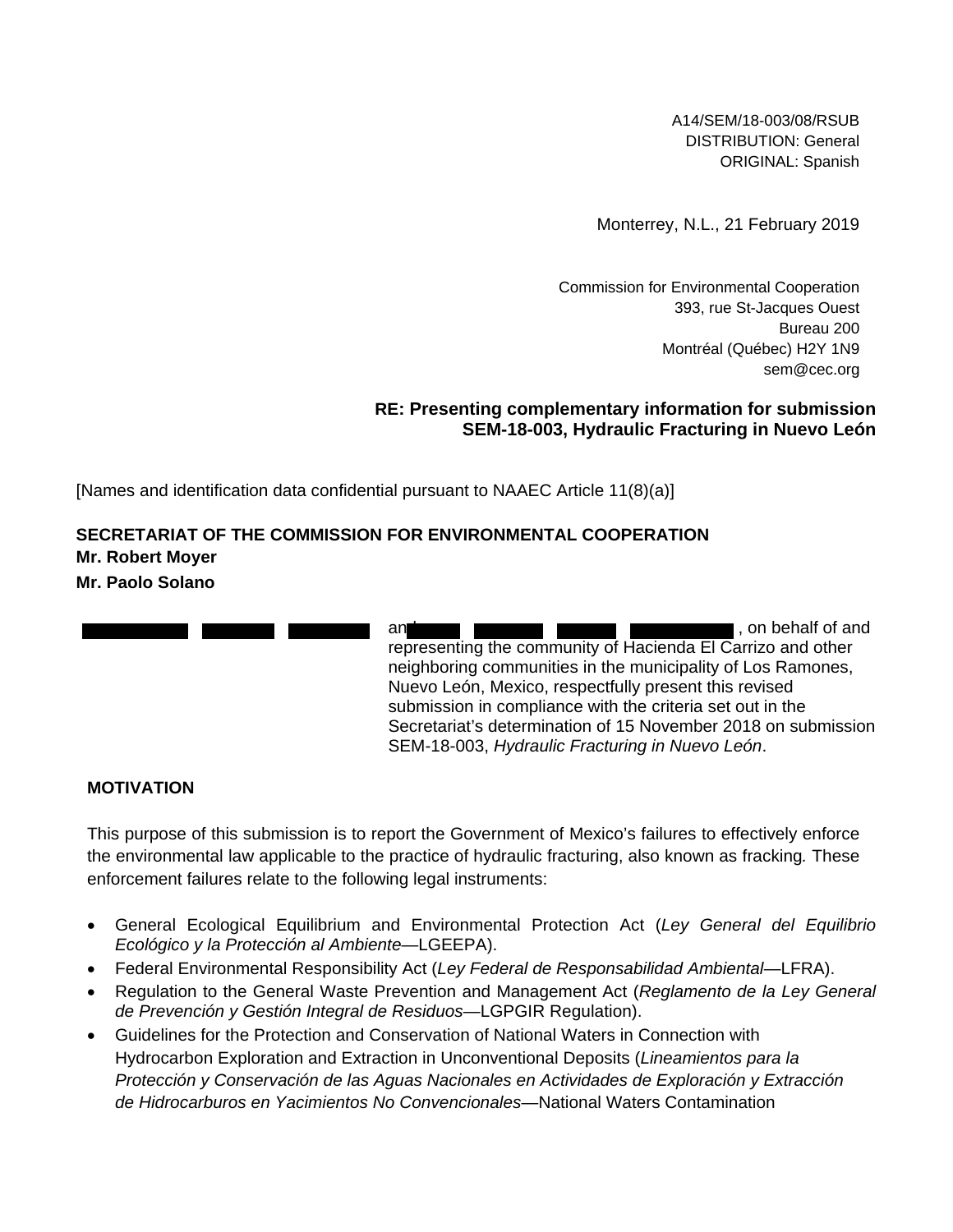#### Prevention Guidelines).

This submission seeks to have the Commission for Environmental Cooperation (CEC) prepare a factual record documenting failures in the effective enforcement of environmental law in connection with the approval of hydraulic fracturing projects that degrade water and land ecosystems in the communities of Los Ramones. In response to paragraph 14 of the Secretariat's determination, this revised submission presents details as to the nature of these enforcement failures. But first, we think it important to provide some background on the situation in our community and the events that have occurred.

## **INTRODUCTION**

The community of Los Ramones, Nuevo León, is located in a region where people rely on livestock, agriculture, and on groundwater for their water supply. Nuevo León has an extreme climate characterized by very little rainfall. It is a hot, semiarid region where water is very important for agriculture, ranching, and the residents' household needs. Los Ramones is located more or less in the centre of the state. PEMEX has been exploring for hydrocarbons in the area of Los Ramones and other places in the state of Nuevo León. In particular, PEMEX drilled two wells, Tangram-1 and Nerita-1, to use hydraulic fracturing and explore for hydrocarbons in the unconventional Upper Jurassic Pimienta shale play that lies below the soil surface in Nuevo León and Los Ramones.<sup>[1](#page-1-0)</sup>

The manner in which the Mexican authorities approved hydraulic fracturing in this area illustrates the violation of Mexican environmental law. The harms were caused by fracking, which contaminates fresh water with salt and chemicals, causes earthquakes, and interferes with aquifer recharge.

As shown in this submission, the Ministry of the Environment and Natural Resources (*Secretaría de Medio Ambiente y Recursos Naturales—*Semarnat), the authority responsible for environmental impact assessment and for approval or denial of environmental permits, has failed to require effective compliance with Mexican environmental legal provisions. As further demonstrated in this submission, Semarnat did not require PEMEX to comply with the requirement to produce an environmental impact statement; or, if one was in fact produced, there was no effective mitigation of the negative impacts on our environment. We have searched on the appropriate portals and websites without finding the environmental impact statement (EIS), leading us to believe that it does not exist, at least in a visible form.

The Government of Mexico approved the PEMEX fracking projects while failing to enforce the following environmental laws: LGEEPA Article 28, on the obligation to file an EIS before a project is approved; LGEEPA Article 15, on the obligation to repair harms ensuing from a work that affects the environment; LGEEPA Article 122, on control of wastewater; LGEEPA Article 170, authorizing the government to apply safety measures; LGEEPA Articles 1, 15, and 88, on sustainable water use; Articles 2 and 91 of the LGPGIR Regulation, requiring that wastewater be discharged into geologically stable formations that isolate it from water sources and the environment in general; and Articles 8 and 16 of the National

<span id="page-1-0"></span> <sup>1</sup> PEMEX, *Informe Anual 2013* (March 2014), at 17.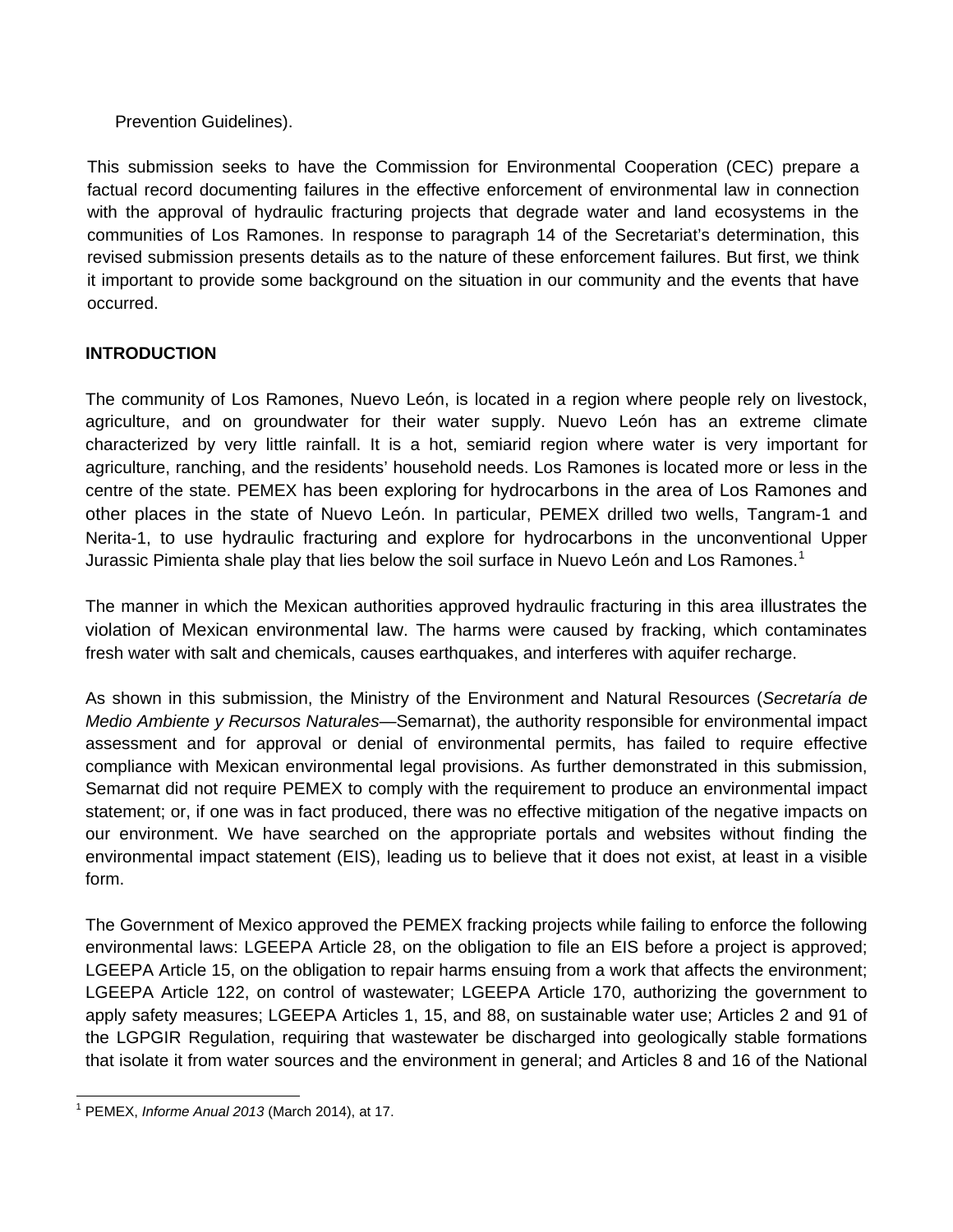Waters Contamination Prevention Guidelines, on the prevention of subsoil and aquifer contamination during the fracking process. All these qualify as environmental law in the sense of Article 45 of the North American Agreement on Environmental Cooperation (NAAEC), for the reasons detailed below.

We are filing this submission on enforcement matters in accordance with NAAEC Article 14, and we respectfully request that the Commission prepare a factual record to review Mexico's failures to enforce the environmental law. With a view to fulfilling the requirements of NAAEC Articles 14 and 15, a side agreement of NAFTA, we solemnly and truthfully state the following:

# **FACTS**

# **a) Hydraulic fracturing**

Hydraulic fracturing has taken place within the limits of the municipality of Los Ramones, N.L., specifically during the year 2013. Our in-depth research into this process led to an understanding that this is an unsustainable technique that causes harm to the environment. In particular:

- It requires millions of liters of water, affecting the availability of water for household use and other activities, such as agriculture and ranching.
- Well drilling requires over 750 different chemicals, many of them toxic.
- The wastewater also contains heavy metals and radioactive substances, making it unsuitable and impossible to be treated for return to the water cycle.
- This wastewater is poured into wastewater wells that often leak into and contaminate groundwater.
- Aquifers are contaminated with substances causing grave harm to human health.
- The toxic substances in this wastewater evaporate, causing air pollution.
- A correlation has been found between diseases of the nervous and endocrine systems, allergies, and cancer, on the one hand, and the proximity of wastewater wells and places where fracking has occurred, on the other.
- The gas extraction process emits greenhouse gases that contribute to global warming.
- During the fracking process, the geological formation is subjected to high pressure in order to fracture the rock. This is done by injecting large quantities of water into the ground. The pressure provokes microseisms that may have impacts on the localities where the process occurs.[2](#page-2-0)
- There may be many other issues that we are unaware of.

We concluded that this practice threatens not only the environment but also the well-being of present and future generations, running counter to the first objective of the NAAEC. We therefore respectfully request that the Commission produce a factual record to review Mexico's failures to enforce its environmental law.

<span id="page-2-0"></span><sup>&</sup>lt;sup>2</sup> Centro de Derechos Humanos y Ambiente, *Informe Técnico y Legal Sobre Fracturación Hidráulica en Argentina* (October 2013), at 44, [http://center-hre.org/wp-content/uploads/2013/10/Fracking-Report-CEDHA-final-24-oct-2013-SPANISH.pdf.](http://center-hre.org/wp-content/uploads/2013/10/Fracking-Report-CEDHA-final-24-oct-2013-SPANISH.pdf)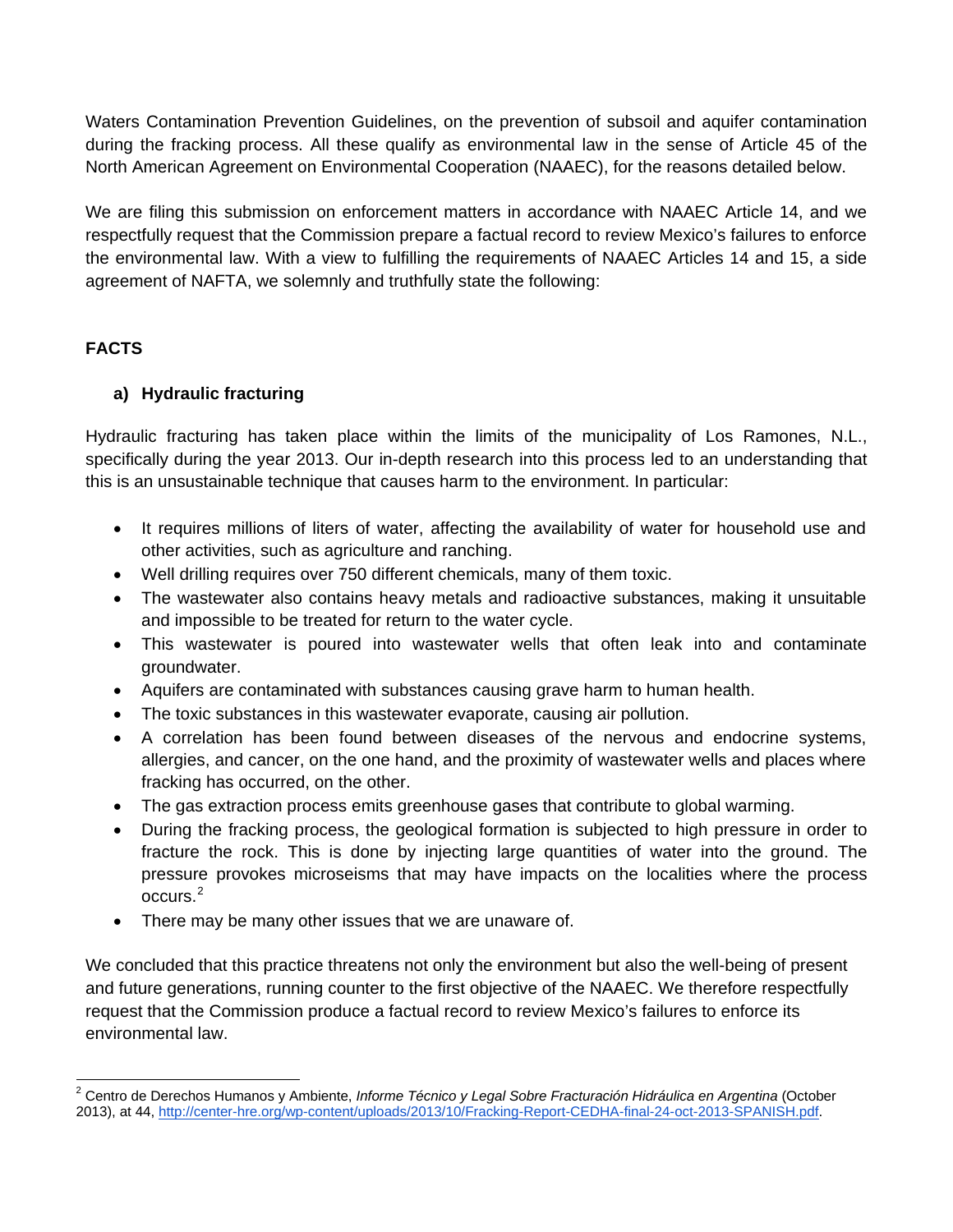# **b) The Tangram-1 and Nerita-1 wells**

In 2013, Petróleos Mexicanos (PEMEX) was working on land in the municipality of Los Ramones in the state of Nuevo León, Mexico, drilling deep wells to explore for and extract gas from the subsoil using the hydraulic fracturing technique. We, the local residents, were unaware of the kind of work being done.

We now know that they were working on two wells. According to the company's 2013 annual report, one is called Tangram-1 and is 19 km away from Hacienda El Carrizo in this municipality; the other is called Nerita-1 and is 7.2 km away. The aboveground structure of one of the wells has a plaque indicating the date when work began: 23 July 2013.

The Tangram-1 well is located in the Burgos watershed in the municipality of China, Nuevo León, and was completed in December 201[3](#page-3-0).<sup>3</sup> The well ultimately produced dry gas and reached a measured depth of [4](#page-3-1),426 meters.<sup>4</sup> The well was drilled horizontally and was completed with multiple hydraulic fractures.<sup>[5](#page-3-2)</sup> Some 25,808 m<sup>3</sup> of water were injected into the Tangram-1 well.<sup>[6](#page-3-3)</sup> In general, the water used in the hydraulic fracturing process contains many chemicals, some of which may be toxic.

The Nerita-1 well is located in the Burgos watershed in the municipality of Los Ramones, Nuevo León.<sup>[7](#page-3-4)</sup> Its purpose is to assess the potential and productivity of oil and wet gas in the carbonaceous lutites [fine-grained sedimentary rocks] of the Upper Jurassic Pimienta Formation. It reached a measured depth of 4,100 meters.<sup>[8](#page-3-5)</sup> The Nerita-1 well was completed on 8 August 2014,<sup>[9](#page-3-6)</sup> and 13,039 m<sup>3</sup> of water were injected into it. [10](#page-3-7)

# **c) Seismicity induced by hydraulic fracturing**

In October 2013, we began to experience earthquakes in Los Ramones with some regularity. The strongest of these reached 4.5 on the Richter scale, according to official information. Many of our houses suffered structural damage as a result. After several such incidents, the alarmed residents appealed to the municipal authorities, who in turn summoned several company representatives, who never took responsibility for these phenomena. The media came to document and publish reports about what had happened. To date, no one has stepped forward to repair the damage to our houses. We do not know what happened below the surface of the ground after it was so violently subjected to fracking—a technique we are coming to understand and, increasingly, to fear. The company left,

<span id="page-3-1"></span><span id="page-3-0"></span><sup>3</sup> PEMEX, *Informe Anual 2013* (March 2014), at 38. <sup>4</sup> *Ibid.* <sup>5</sup> *Ibid.*

<span id="page-3-3"></span><span id="page-3-2"></span><sup>6</sup> J. Rodriguez-Martinez, E. Rossello, A. Cruz Lopez, L. Arriaga-Díaz de León, and J. Bermudez-Cerda, *Shallow Seismicity and Fluid Exploitation in the Northern Burgos Basin (Nuevo León, Mexico)*, *International Journal of Science and Engineering*

<span id="page-3-6"></span>

<span id="page-3-5"></span><span id="page-3-4"></span><sup>&</sup>lt;sup>7</sup> PEMEX, *Informe Anual* 2013 (March 2014), at 41.<br><sup>8</sup> *Ibid.*<br><sup>9</sup> Comisión Nacional de Hidrocarburos, *Sequimiento a la exploración y extracción de aceite y gas en lutitas (November 2016),* https://cnh.gob.mx/informacion/docs/Exploraci%C3%B3n%20y%20extracci%C3%B3n%20de%20aceite%20y%20gas%20en%<br>20lutitas.pdf.<br><sup>10</sup>.J. Rodriguez-Martinez, V. Kalashnikov, J. Diaz de León. Sismicidad indugida por la fractura bidró

<span id="page-3-7"></span><sup>20</sup>lutitas.pdf. <sup>10</sup> J. Rodriguez-Martinez, V. Kalashnikov, L. Diaz de León, *Sismicidad inducida por la fractura hidráulica en el estado de Nuevo León*, Congreso Colombiano de Geología (September 2015), https:/[/www.scribd.com/doc/294936501/Sismicidad-i](http://www.scribd.com/doc/294936501/Sismicidad-)nducida-porla-fractura-hidraulica-en-el-estado-de-Nuevo-Leon-Mexico.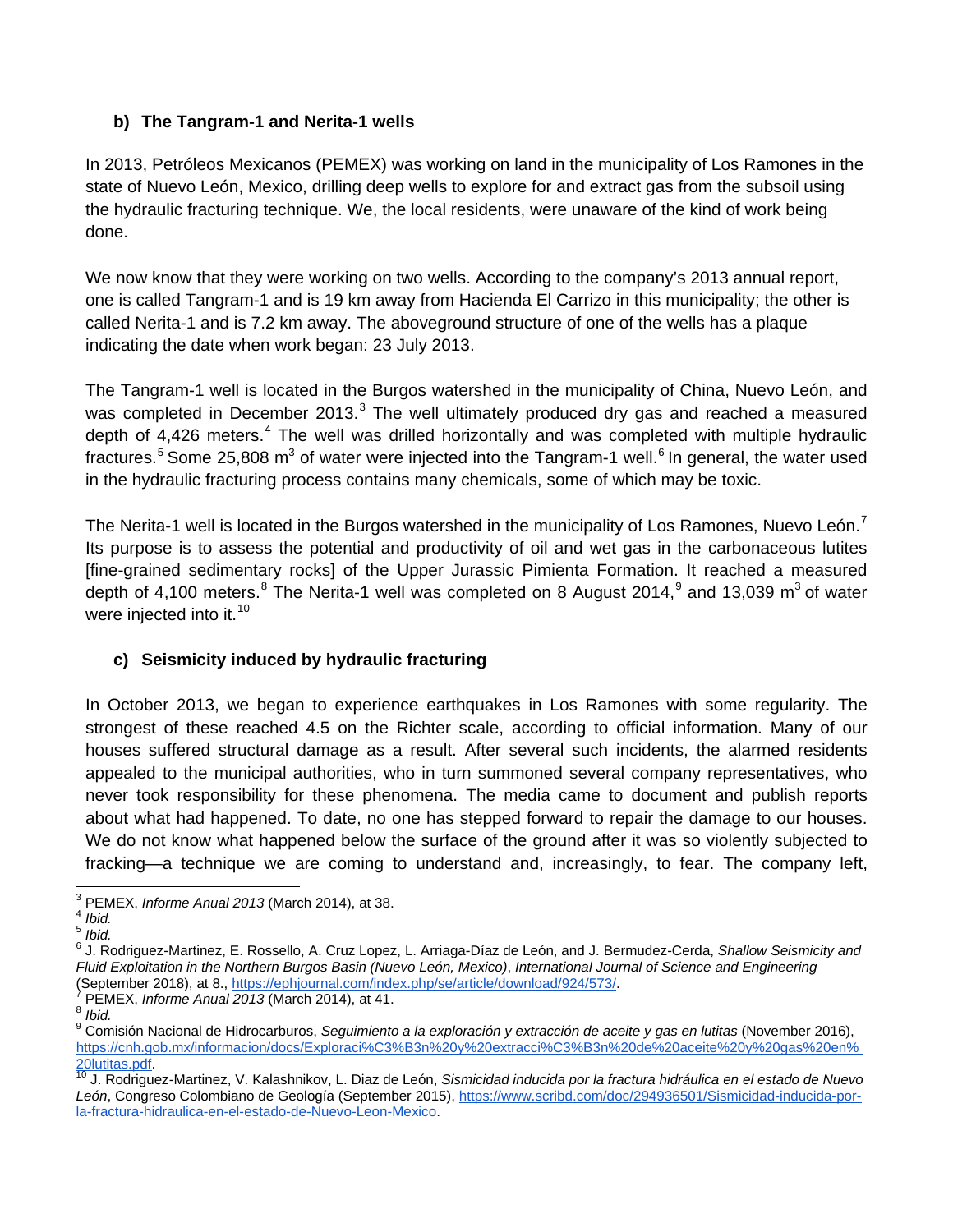leaving us with the earthquakes (for now). But life in the village has not returned to normal.

According to studies by Juan Manuel Rodríguez Martínez and other experts from the Faculty of Civil Engineering of the Universidad Autónoma de Nuevo León, the epicenters of this seismic activity were "located in the municipality of Los Ramones, Nuevo León."[11](#page-4-0) These earthquakes "coincide with the exploratory wells drilled in the Burgos watershed."<sup>[12](#page-4-1)</sup> The researchers found that these "seismic movements are linked to hydraulic fracturing."[13](#page-4-2)

Many houses have been affected by the seismic activity that occurred after fracking began near our community in Hacienda El Carrizo in the municipality of Los Ramones, N.L. We know that neighboring communities such as Ejido El Carrizo, Ejido La Conquista, Ejido Garza Ayala, Rancho La Peña, and Hacienda El Porvenir, all in the same municipality, also felt the earthquakes and that there were impacts on residential property in those communities as well. The news is that these tremors were also felt in several neighboring municipalities. People's sense of safety and reassurance has diminished due to their fear that these tremors will recur, and to the precarious condition of many dwellings. Most residents in the village are people of limited means who depend on dwindling agriculture and on ranching, which is now also in decline.

## **d) Impacts on water, the environment, and agriculture**

Some time after the drilling of the Nerita-1 and Tangram-1 wells, the wells in our homes and fields began to dry up. We attributed this to natural causes; after all, it is a semi-arid area where drought does occur. The drought continued and we could no longer plant seeds or water our animals. There wasn't even any water for basic human consumption, so we started digging deeper in search of water. We did eventually find it, but in many wells, it is clearly contaminated, with a foul odor making it undrinkable. We commissioned a professional water test and it was found that even water samples that appeared to be clean had high levels of salt and other substances. For this reason, we were told that the water is definitely not potable (copy of results attached). We will not know whether fracking had something to do with this contamination until more samples are tested. What we do know is that the water we used to draw from our wells in previous years, before we had to dig deeper, was never problematic. We all drank it and used it for our activities.

Despite the extreme climate of this village, it was always possible to plant crops such as corn, beans, and some vegetables. There are many nut and orange trees and we could plant forage crops for our animals. Today, we have had to stop doing these things. The big trees have been withering. Something is happening with the water that is having a negative impact on the plants. We fear for our animals cattle, goats, sheep — which have no choice but to drink this water. We dread to think what would happen if fracking were to continue here. No living thing would be able to survive.

The people of the community of Hacienda el Carrizo, in the municipality of Los Ramones, N.L., cannot drink the water pumped from our own wells. We only use it now for household cleaning and personal

<span id="page-4-1"></span><span id="page-4-0"></span> <sup>11</sup> *Ibid.* 12 *Ibid.* 13 *Ibid.*

<span id="page-4-2"></span>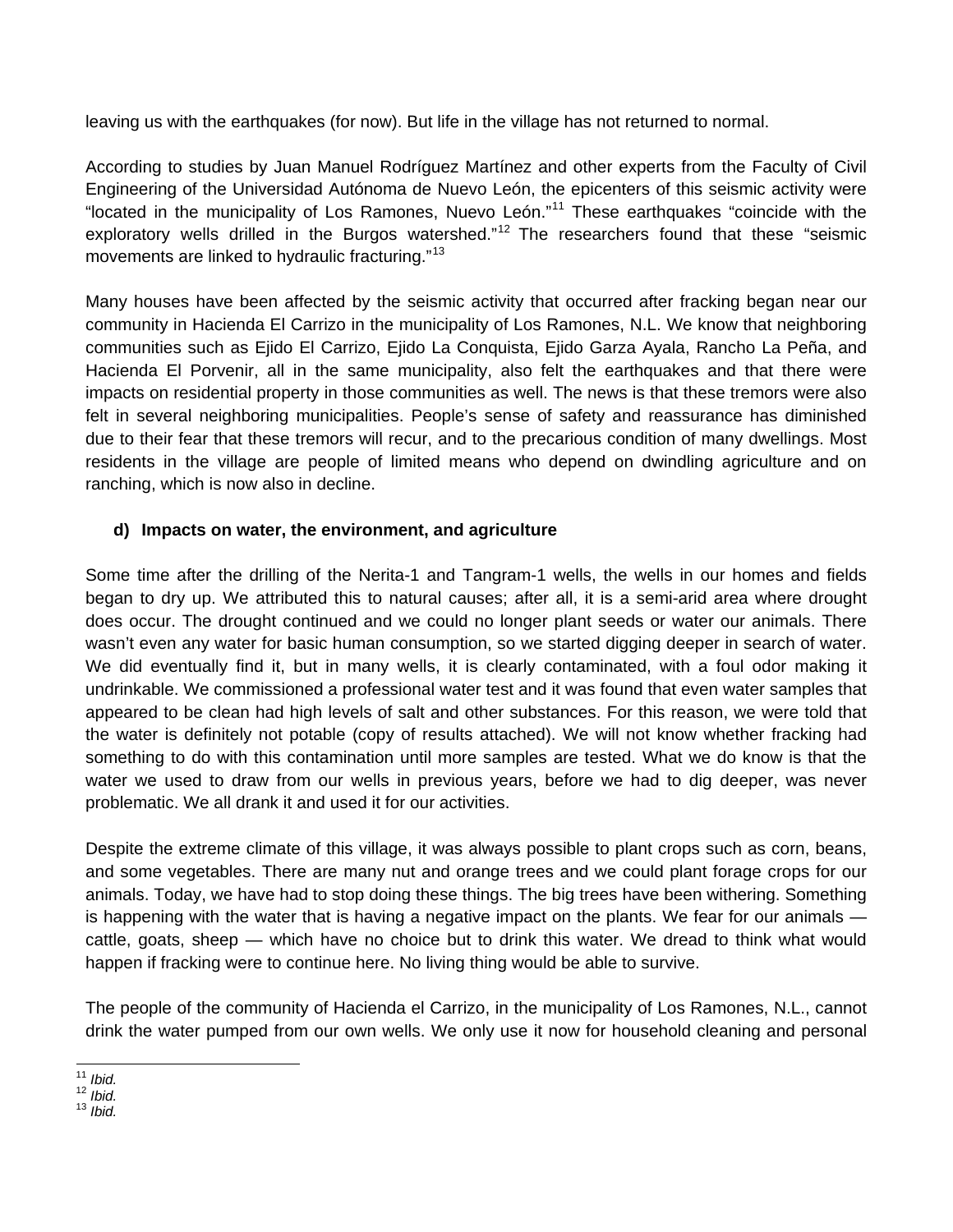hygiene, and we do not know whether this latter use can cause skin conditions over the long term. Our backyard animals, which we will eventually eat, drink from these wells, and we do not know whether there could be harm to people who eat this meat. The trees watered from these wells have been declining, some of them even losing their leaves. This affects the already harsh climate, making the summers hotter.

## **APPLICABLE LAWS AND FAILURES TO ENFORCE THE ENVIRONMENTAL LAW**

Although generally applicable, the laws detailed below qualify as environmental law under NAAEC Article 45 because their primary purpose is the protection of the environment or the prevention of danger to human life or health.

These laws include LGEEPA Article 28, requiring the government to approve an environmental impact statement before approving a project; LGEEPA Article 15, requiring those who carry out works that affect the environment to repair the harms; LGEEPA Article 122, on control of wastewater; Article 170, on the government's power to take safety measures; LGEEPA Articles 1, 15, and 88, requiring water to be used sustainably; LFRA Articles 6, 7, and 10; Articles 2 and 91 of the LGPGIR Regulation, requiring that wastewater be discharged into geologically stable formations in order to isolate it from water sources and the environment in general; and Articles 8 and 16 of the National Waters Contamination Prevention Guidelines, requiring the prevention of subsoil and aquifer contamination ensuing from hydraulic fracturing and the listing of chemicals used.

# **a) Environmental impact assessment under the LGEEPA**

The LGEEPA is regulatory to the provisions of the Mexican Constitution that relate to environmental preservation, protection, and restoration. This law is for public order and the social interest and has, among others, the following objectives: 1) achieving sustainable development; 2) preventing and controlling air, water, and soil pollution; 3) establishing the powers of the municipalities, the states, and the federation, and 4) establishing the environmental impact assessment procedure and the criteria that the authority must observe when assessing projects. For its implementation, the LGEEPA has a set of regulations and contains general provisions that are elaborated upon in specific laws.

Semarnat also issues national environmental protection standards such as the Mexican official standards, which complement the above-mentioned legislation.

LGEEPA Article 28 creates the obligation to file an environmental impact statement (EIS) before beginning work that can have an impact on the environment. This same article gives Semarnat the power to approve or reject environmental impact studies, while number E00 of the Internal Regulation of Semarnat identifies the Federal Attorney for Environmental Protection (*Procuraduría Federal de Protección al Ambiente*—Profepa) as the authority in charge of inspecting, monitoring, and verifying that works and activities are covered by an environmental impact approval and comply with its conditions. [14](#page-5-0) The Environmental Impact Assessment Regulation to the LGEEPA (*Reglamento de la* 

<span id="page-5-0"></span> <sup>14</sup> Secretaria de Gobernación, *Diario Oficial de la Federación,* <sup>13</sup> August 2003, *Manual de Organización General de la Secretaría de Medio Ambiente y Recursos Naturales,* http://dof.gob.mx/nota detalle.php?codigo=691867&fecha=13/08/2003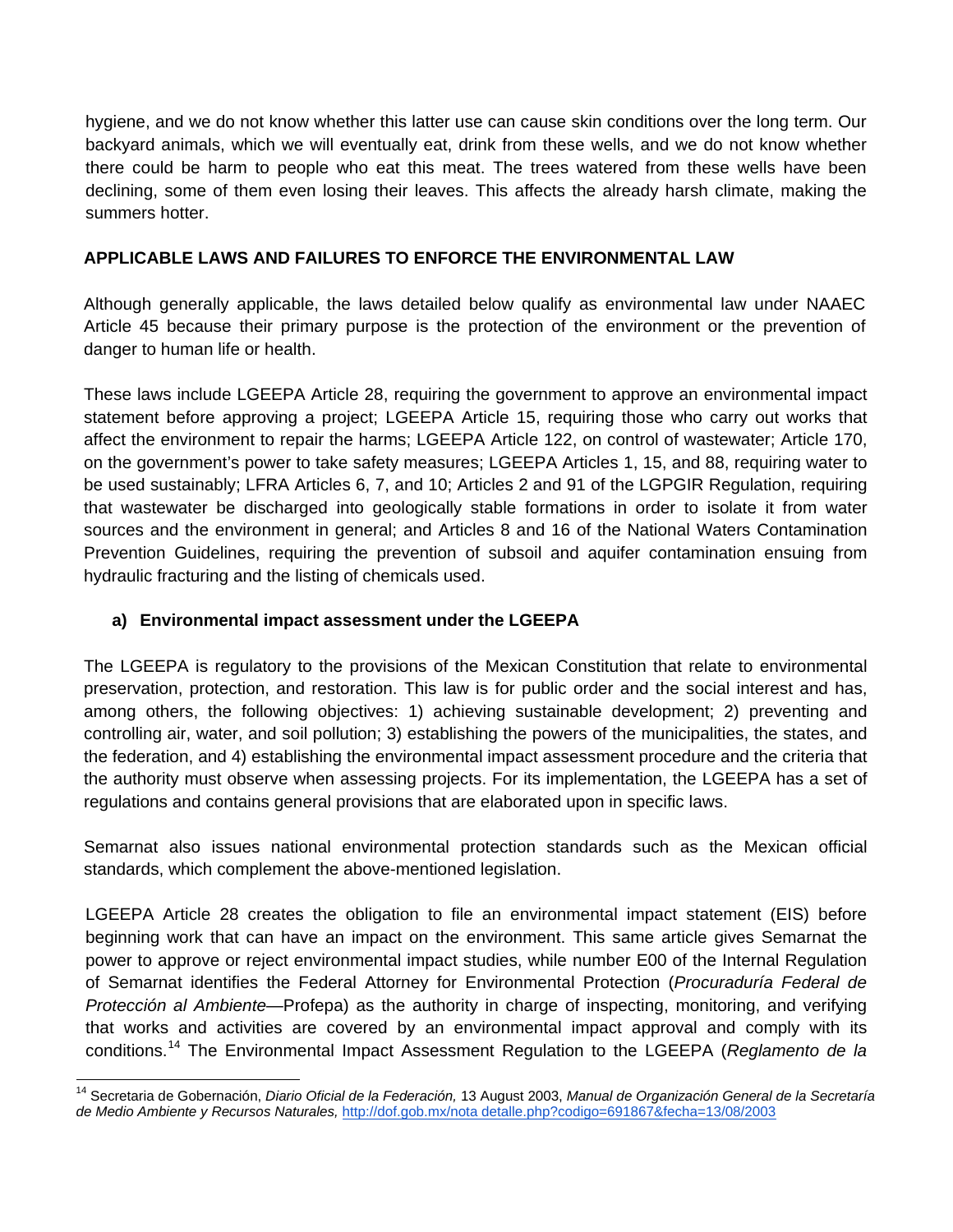*Ley General del Equilibrio Ecológico y la Protección al Ambiente en materia de Evaluación de Impacto Ambiental*) details the stages of the environmental impact assessment procedure.

We do not know whether PEMEX complied with the requirement to prepare an EIS, or with any other administrative requirement, before using the wells to explore for gas; we have searched on the relevant portals and websites but have found nothing. But we can confidently assert that the environmental impact on our communities has been negative and that no authority to date has taken responsibility for the harms caused since the company began its drilling and exploration. Attached is our official communication on the matter to various local and federal bodies.

If an environmental impact statement has indeed been produced, then neither the government nor PEMEX has complied with the public participation requirement set out in LGEEPA Article 177. In addition, if the company did produce an EIS, it did not meet the requirement to study and mitigate the consequences, because our water is contaminated and our aquifers are not functioning as they did before.

#### **b) Prevention and Control of the Pollution of Water and Aquatic Ecosystems**

LGEEPA Article 122 provides that wastewater from industrial uses must meet the conditions necessary to prevent: (i) contamination of receiving bodies; (ii) interference with water treatment processes, and (iii) impediments or alterations to the proper working or use of drainage or sewer systems or to the hydraulic capacity of watersheds, beds of watercourses, ponds, aquifers, and other bodies of water that are the property of the nation.

LGEEPA Article 122 requires the control of wastewater. The hydraulic fracturing process produces wastewater that contaminates the environment. The Mexican government failed to prevent: (i) contamination of receiving bodies, (ii) interference with water treatment processes, and (iii) impediments or alterations to the proper working or use of drainage or sewer systems or to the hydraulic capacity of watersheds, beds of watercourses, ponds, aquifers, and other bodies of water that are the property of the nation.

The government failed to enforce Article 122 in that: (i) as detailed above, our water is contaminated with salts and other chemicals, this being the proof that the government failed to prevent the contamination of receiving bodies; (ii) the presence of contaminants in our water resembling those typically used in hydraulic fracturing, and not removable by the natural filtration processes through which our water passes, suggests that the government also failed to prevent interference with our water treatment processes; and (iii) the groundwater recharge rate is much lower than in times past. Due to the alterations caused by the fracking, we had to drill deeper wells, since the system and the hydraulic capacity of our aquifers are not working as before. These facts demonstrate that the government also failed to prevent alterations to the proper functioning or use of our groundwater systems. It leads us to think that this interference and these changes were caused by the thousands of liters of contaminated water injected during the fracking process, as occurs in wells such as Tangram-1 and Nerita-1.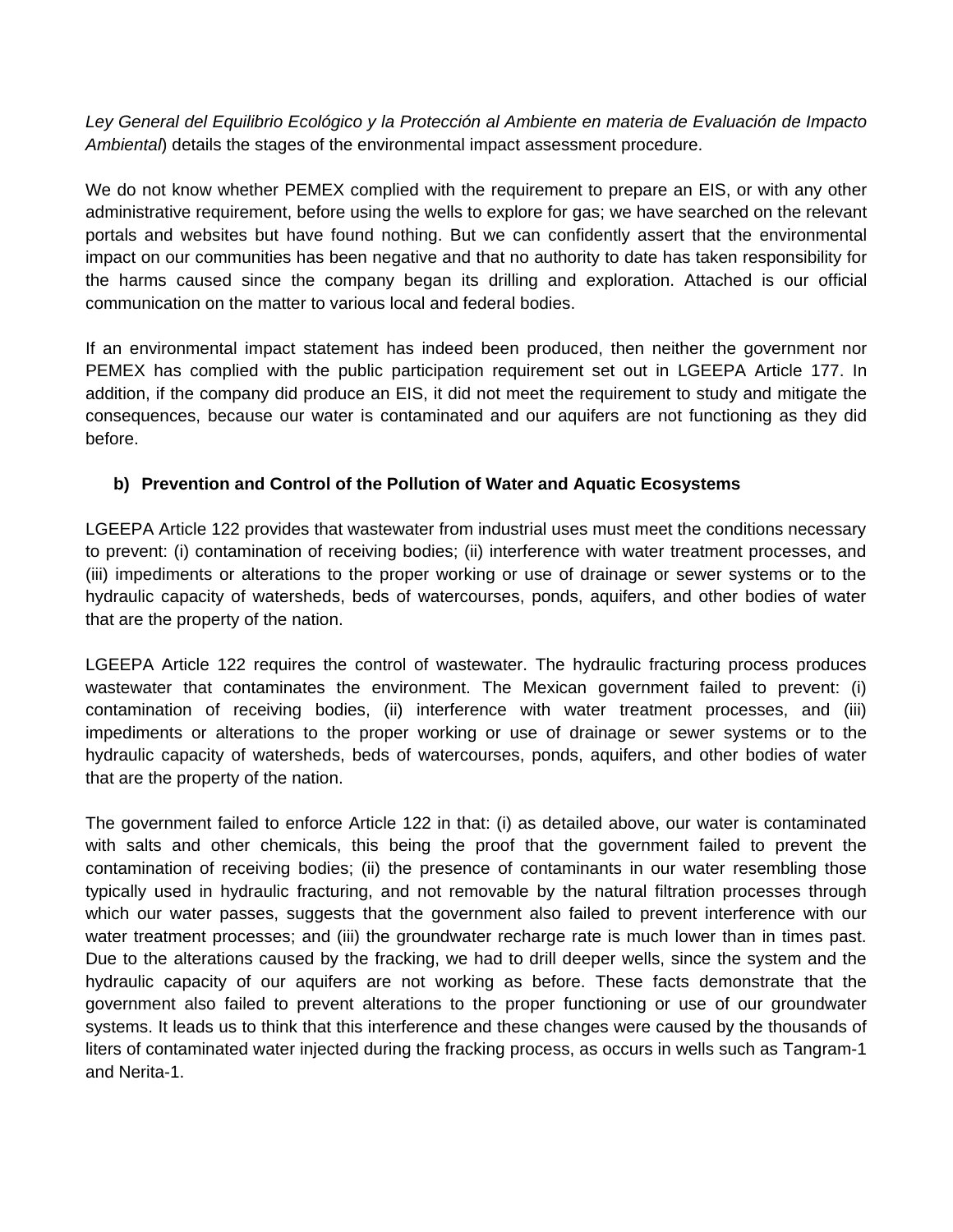#### **c) Water sustainability**

LGEEPA Article 88 provides that sustainable water use requires the government to consider the recharge capacity of aquifers. Furthermore, according to Article 1, one object of the LGEEPA is to provide for the sustainable use of water so that it remains compatible with both the ability to derive economic benefit and the preservation of ecosystems. The government's duty to protect sustainable water use also derives from Article 15, which provides that *"*ecosystems and their components must be used in a manner that ensures optimal and sustained productivity compatible with their equilibrium and integrity."

We have learned that fracking for gas requires millions of liters of water. It is obvious that this level of water demand greatly exceeds the capacity of the local aquifers, thus disrupting the sustainable use of this resource. By virtue of its failure to prevent this impediment to sustainable water use, the government violated LGEEPA Articles 1, 15, and 88.

When we began to notice a water shortage in 2014, we attributed it to a natural drought, but while in other years we had not needed to drill deeper, this time we did have to do so. This water shortage, and the need to drill deeper wells, indicates that the recharge capacity of the aquifers has been harmed, a harm that the government failed to prevent, in violation of LGEEPA Article 88. We later learned that the event coincided with the months following the drilling of the fracking wells. That is when we began to notice the clear contamination of our water, leading us to think that the drilling of the fracking wells is also directly connected with this grave problem, which also affects the health of human beings and all living creatures, not to mention the impacts on our ability to earn a living, in violation of LGEEPA Articles 1 and 15.

## **d) Failure to repair the harm as prescribed by the LGEEPA and the LFRA, and failure to ascertain the costs of the environmental harms as prescribed by the LFRA**

LGEEPA Article 15 reads as follows: "Anyone who performs works or activities that affect or may affect the environment is obligated to prevent, minimize, or repair any harm that he may cause and to bear any costs entailed by such impact." Article 15 continues, "ecosystems and their elements shall be used in a manner that guarantees optimal and sustainable productivity, compatible with their equilibrium and integrity." The government did not require PEMEX to comply with this. Not only may our presumption of the nonexistence of an EIS be true, but we also, apparently, have here a clear violation of environmental law causing severe harm to the environment, for which reparation and/or compensation is required under the LFRA, since it would not be possible to fulfill the conditions of Article 6 of the Act.

In this regard, LFRA Article 10 provides that "any physical or legal person who, by his act or omission, directly or indirectly causes harm to the environment shall be responsible and obligated to repair the harm, or, where repair is impossible, to make the applicable environmental compensation, as prescribed by this Act."

In the case at hand, the impacts in the area are clear, evidencing the considerable environmental harm occurred since 2013, yet so far no one has taken responsibility, despite the existence of that obligation in Mexican law.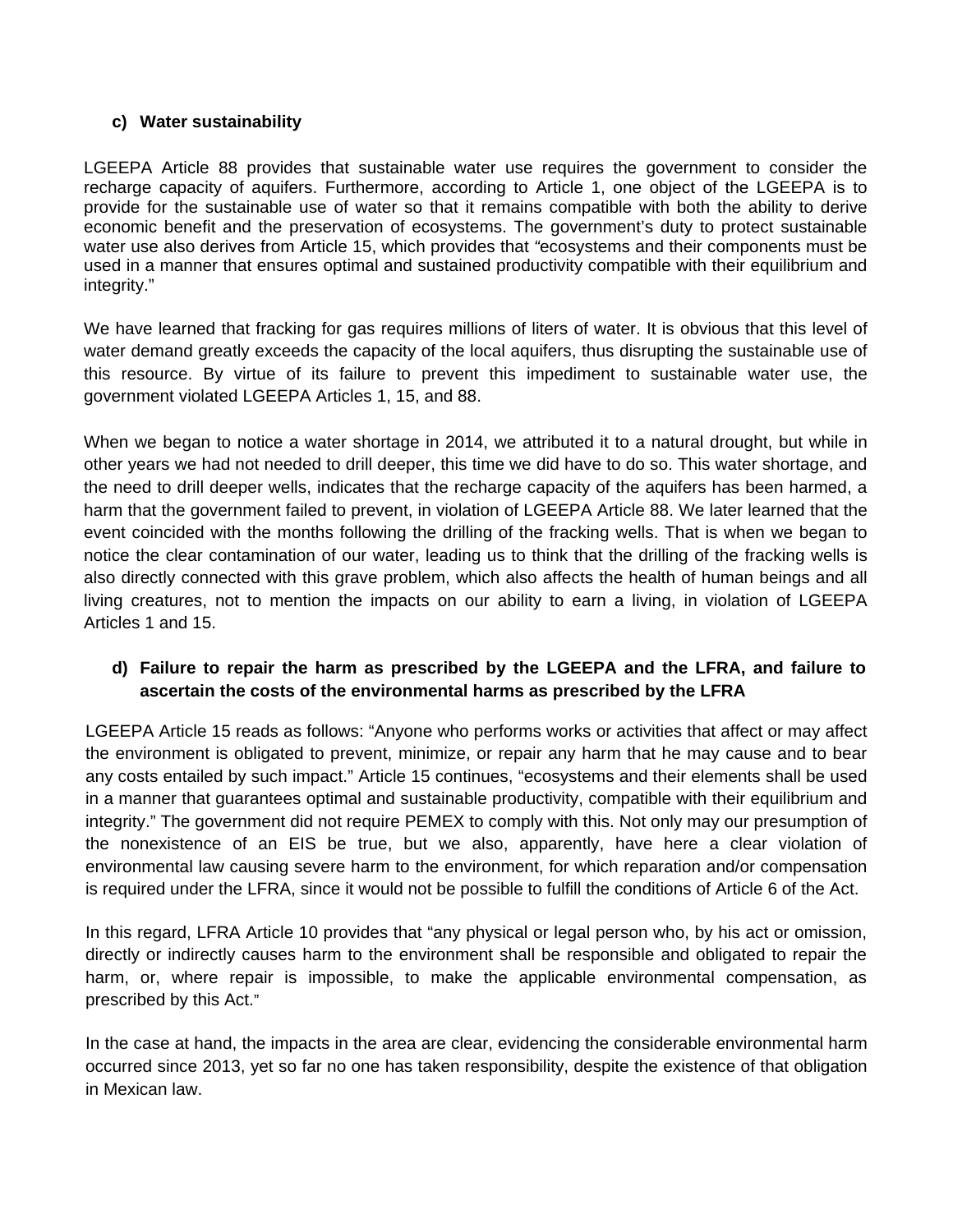Moreover, Semarnat has failed to enforce LFRA Article 7 because, since the publication of this Act, no Mexican official standard whatsoever has been issued to regulate fracking. In short, this authority has utterly failed to fulfill its obligations to afford certainty and to induce economic agents to bear the costs of the harms they cause to the environment through this specific technique for the extraction of hydrocarbons.

# **e) Water discharges under the LGPGIR Regulation**

Articles 2 and 91 of the LGPGIR Regulation require that wastewater be discharged into geologically stable formations that isolate it from water sources and from the environment in general.<sup>[15](#page-8-0)</sup> The primary purpose of these articles is the protection of the environment and not the administration of natural resource use. To bolster the argument that this law qualifies as environmental law under NAAEC Article 45, note that the Secretariat has previously found that similar US wastewater laws are environmental law under NAAEC Article 45, even though those laws governed fracking operations.<sup>[16](#page-8-1)</sup> The Secretariat can reach a similar finding in this case—that Mexican wastewater laws are also environmental laws. We can then conclude that the Mexican government failed to enforce these articles, because the wastewater was not discharged into geologically stable formations that isolate it from water sources and the environment in general. Our contaminated water is the proof.

# **f) Safety measures**

LGEEPA Article 170 provides that where there is an imminent risk of ecological disequilibrium or in cases of contamination with dangerous consequences for public health, Semarnat may order safety measures, including (i) temporary partial or total closing of contamination sources; (ii) seizure of hazardous materials and wastes; (iii) neutralization to prevent hazardous materials or wastes from giving rise to certain effects.

Article 170 gives the government the power to take safety measures. The Mexican government failed to take safety measures to protect our houses and aquifers, the proof being that the damage mentioned above occurred in conjunction with the fracking done in our municipality.

# **g) National Waters Contamination Prevention Guidelines**

In addition, under Article 16 of the National Waters Contamination Prevention Guidelines, regulated parties such as PEMEX must prevent the infiltration of contaminating substances into subsoil and aquifers by isolating the ground at the drilling sites through the installation of impermeable coverings. Article 17 reads: "With the objective of protecting groundwater quality, regulated parties shall build an exploration well in each extraction area," and "prior to commencement of activities...they shall submit information on each well to the Commission," including location, characteristics, design, lithological

<span id="page-8-1"></span>[http://www.cec.org/sites/default/files/submissions/2011 2015/15-3-det1412 en 0.pdf.](http://www.cec.org/sites/default/files/submissions/20112015/15-3-det1412en0.pdf)

<span id="page-8-0"></span><sup>&</sup>lt;sup>15</sup> LGPGIR Regulation, *Diario Oficial de la Federación* (November 2006), <u>https://www.informea.org/sites/default/files/imported-</u><br>documents/UNEP-CHW-NATLEG-NOTIF-Mexico-17-REG-PreventionComprehensiveWastesManagement.Span SEM-15-003 (*Municipal Wastewater Drop Shafts*), Article 14(1) and (2) Determination,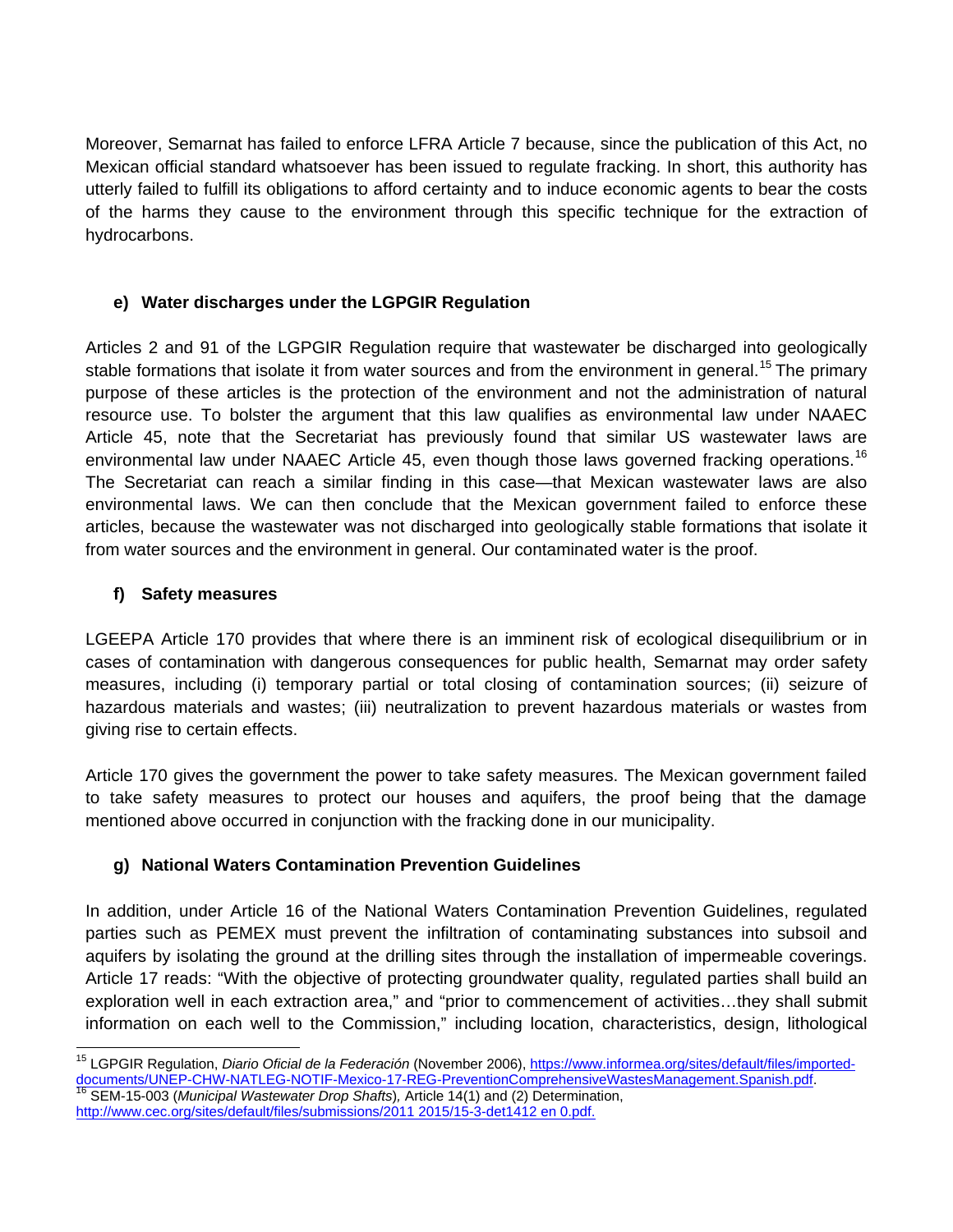section, and geophysical records. Article 8 of the guidelines requires PEMEX to provide a detailed list of additives, among other things. Under Article 18, regulated parties must build wells to form a regional monitoring network, so that the government can determine the water baseline, as well as a local monitoring network. As per Article 25 of these guidelines, the failure to comply with these requirements can give rise to administrative penalties, an obligation to repair any environmental harm caused, and/or an obligation to pay environmental compensation, as well as other types of civil, criminal, or administrative liability.

These guidelines are law because they establish "the requirements with which regulated parties must comply, as regards the protection and conservation of national waters and their inherent public property, when they engage in exploration and extraction of hydrocarbons in unconventional deposits."<sup>[17](#page-9-0)</sup> In other words, the guidelines are requirements with which regulated parties must comply, and in this sense constitute law. They are also law because they give regulated parties only 180 days in which to take the measures necessary in order to comply with these provisions. In addition, the guidelines qualify as environmental law because their primary purpose is the protection of national waters. Under the NAAEC, an article of a law is determined to be "environmental" with reference to its primary purpose, not the primary purpose of the law as a whole.<sup>[18](#page-9-1)</sup> In this case, both the guidelines in general (whose title contains the words "water protection and conservation") and the articles in question have environmental protection as their primary purpose. For example, the purpose of Article 16 of the guidelines is protection of water and subsoils. Article 17 contains the phrase, "with the objective of protecting groundwater quality." The purpose of Article 18 is the monitoring of water quantity and quality. It may thus be seen that these guidelines are environmental law.

The Government of Mexico failed to enforce Article 16 of the guidelines because it did not prevent infiltration of contaminating substances into the subsoil and aquifers. Our subsoil and aquifers are contaminated with salts and chemicals from the fracking process. We do not know whether there was enforcement of Article 8 of the guidelines, requiring PEMEX to provide a detailed list of additives, among other things. We do not know whether PEMEX complied with Article 17, requiring the company to submit information on each well to the Commission. We do not know whether PEMEX has data from a monitoring network pursuant to Article 18. Nevertheless, it appears that the government did not enforce Article 25 by applying penalties due to PEMEX's failure to prevent infiltration of contaminating substances pursuant to Article 16.

## **CONCLUSIONS**

From 2014 on, the residents of the region have seen impacts on our soil. We used to be able to plant regularly, despite the variability in our climate. Starting with the activities carried out in the two abovementioned wells, our agricultural activities have been harmed and the situation only appears to be getting worse.

<span id="page-9-0"></span><sup>&</sup>lt;sup>17</sup> Lineamientos para la Protección y Conservación de las Aguas Nacionales en Actividades de Exploración y Extracción de Hidrocarburos en Yacimientos No Convencionales, Article 1, http://www.dof.gob.mx/nota detalle.php?codigo=5495543&fecha=30/08/2017 (emphasis added).<br><sup>18</sup> NAAEC Article 45(2)(c).

<span id="page-9-1"></span>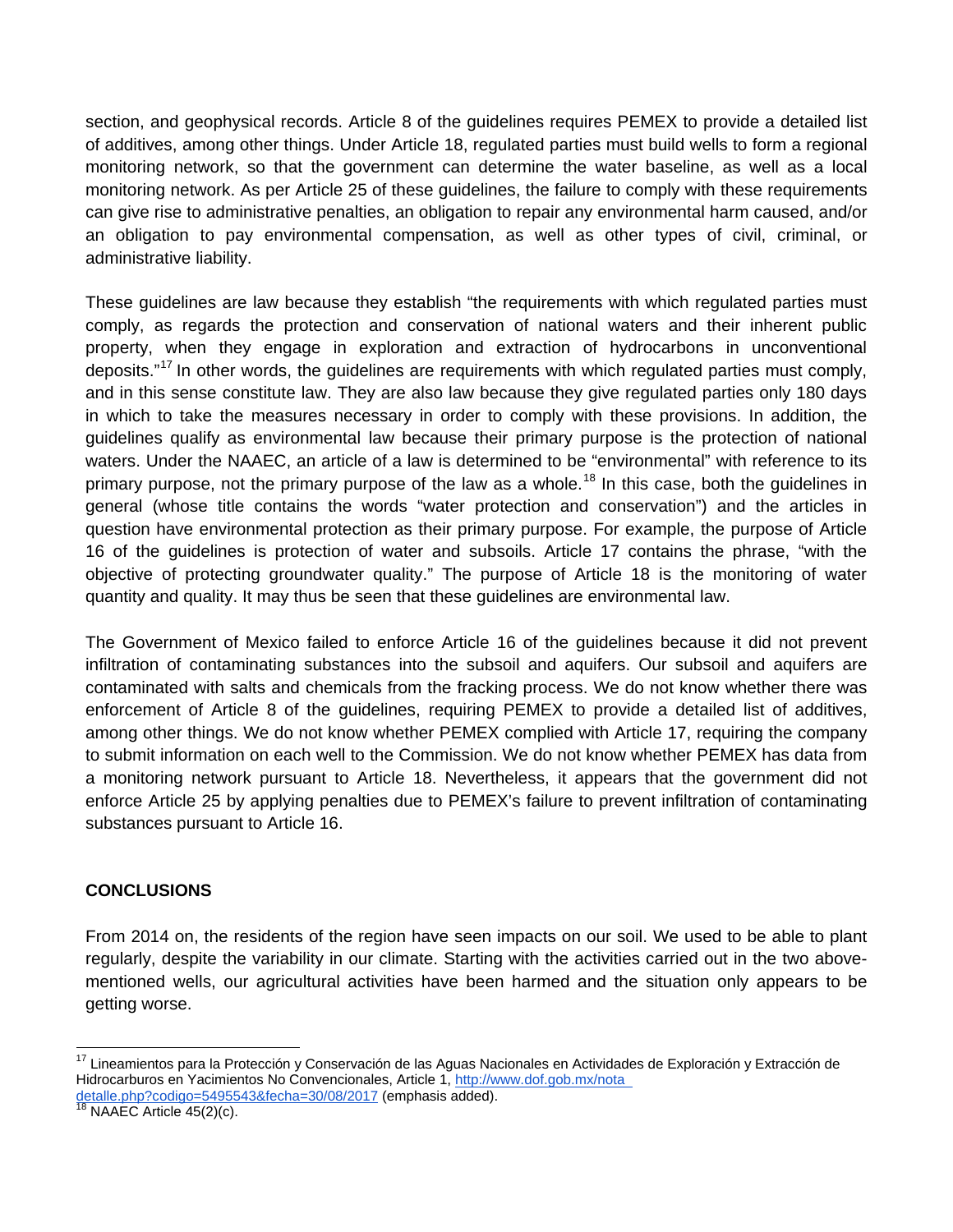Furthermore, the people's peace of mind has been seriously affected by the earthquakes that occurred right after activity in the vicinity of the wells was stepped up, and we felt and heard what sounded like thunder below ground. We know that peace of mind is directly related to health, and in addition our homes were permanently affected with structural damage that now threatens our physical integrity.

Another point is that the harms to flora, fauna, and the soil are affecting the ecosystem as a whole. This can readily be explained as a state of grave ecological disequilibrium. The end result has been an impact on the right to health and well-being, not only of those who live in the vicinity of the affected area but of those who live in the natural region connected with the affected aquifers.

All this is clear evidence of failures to effectively enforce the environmental law and a violation of the rights enshrined in Article 4 of the Mexican Constitution itself, with respect to our right to live in a healthy environment, and with respect to the need to prevent and control air, water, and soil pollution and to care for the ecosystems on which our life and our society depend.

Someone might say that the impacts on our houses from the earthquakes are just minor damage, but for us they are major, since this is our family heritage. A further impact is our inability to work in the field as before, a harm experienced by many residents of these villages. The worst impact is the grave water contamination, although we still do not know the extent to which the health of the people and the whole ecosystem will be harmed.

None of the problems we detail in the submission have been addressed, even though we started appealing as a community to the municipal authorities and to certain PEMEX officials as soon as the problems started to occur. The land on which the wells were drilled is desolate, and the equipment used for the installation and preparation of wastewater management is abandoned, as shown in the attached photographs. No one has come back to remedy any of the harms caused since those months in 2013. We doubt whether anyone has so much as measured or estimated the severity of the harm caused by the responsible party: the quasi-governmental corporation PEMEX.

## **FULFILLMENT OF THE REQUIREMENT OF COMMUNICATING THE MATTER TO THE GOVERNMENT**

With respect to paragraph 31 of the determination issued by the CEC Secretariat, which requires our revised submission to include information indicating that the matter has been communicated in writing to the relevant authorities and to indicate whether there has been any response, we hereby confirm that at the time the events occurred, the only thing we could do was to appeal personally to the municipal authorities and the media, and we managed to obtain some coverage of our case. In order to comply with all the requirements indicated, to ensure that our submission will be allowed and a factual record will be prepared, we immediately set about communicating the matter in writing to the various bodies that we understood could and should resolve our requests. On 27 November 2018, we sent such letters to Semarnat, Conagua, and Servicios de Agua y Drenaje de Monterrey, in addition to mailing the same letter to the National Industrial Security and Environmental Protection Agency for the Hydrocarbon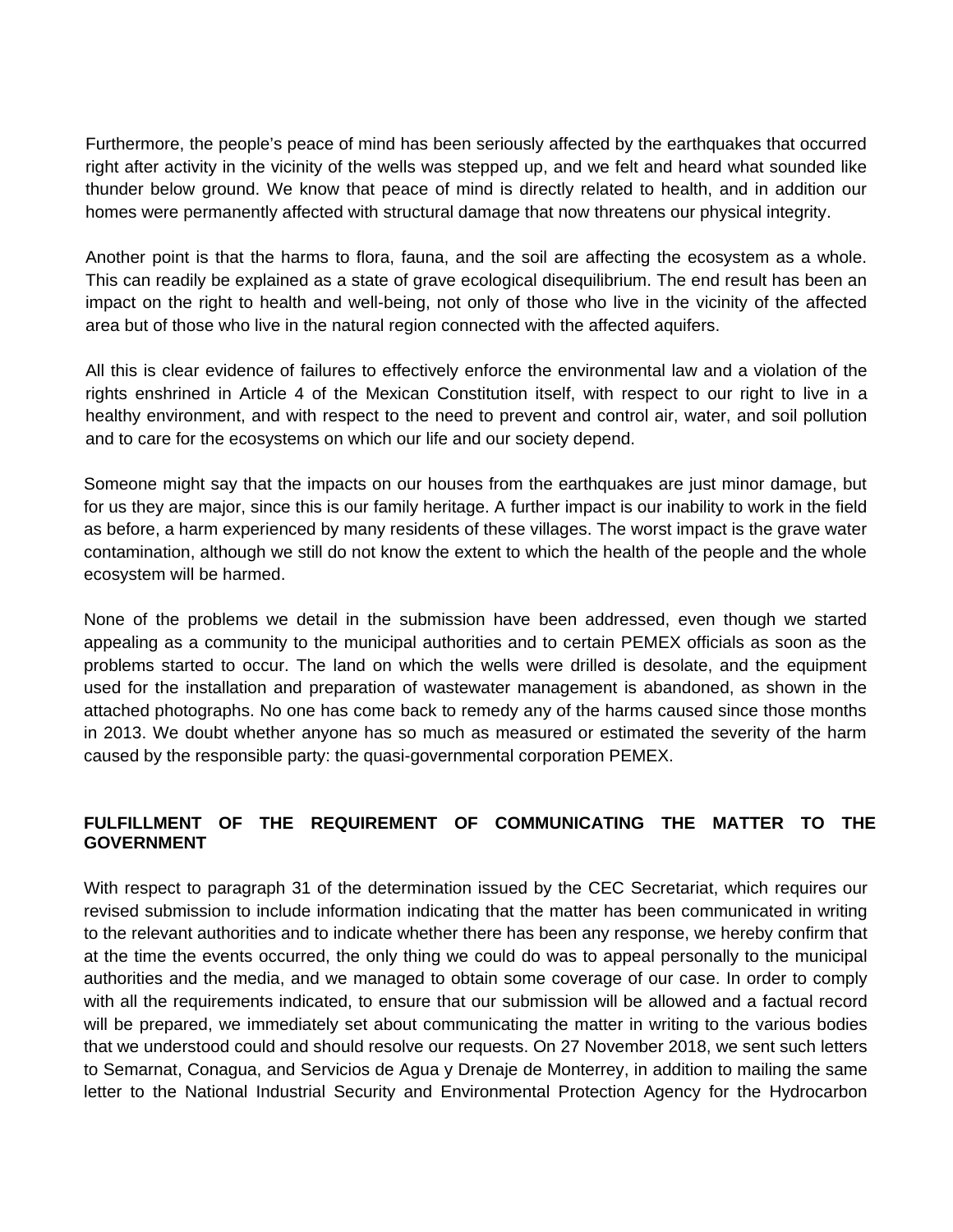Sector (*Agencia Nacional de Seguridad Industrial y de Protección al Medio Ambiente en el Sector de Hidrocarburos*—ASEA) in Mexico City. Copies of these letters, stamped as received, are attached.

Under Mexican law, the authorities should have responded to these letters within twenty (20) days. We have had no response to the first three letters. ASEA did respond, stating that it would investigate the case (this response is also attached) but providing no details about compensation for the harm perpetrated. To this date, 22 February 2019, two months after this response, nothing has happened.

While one authority has actually read and replied to our letter, we believe that an excessive amount of time has elapsed since the impacts began. The media reported on the case at the time, and the Agua y Drenaje authorities have heard numerous complaints about poor water quality, but they have done nothing. PEMEX knows full well how upset the residents of this municipality are but has done nothing to remedy the situation—not even something so indispensable and vital as ensuring that we have enough water, since it is no longer potable in our communities. This is why, although we have received a response from one of the bodies to which we communicated the case, we need to continue with this submission.

# **THE SUBMISSION MEETS THE REQUIREMENTS OF NAAEC ARTICLE 14(1) AND WARRANTS THE PREPARATION OF A FACTUAL RECORD**

We trust that what we have presented here fills in the gaps in the original submission that you noted in your determination. We think we have now provided better and sufficient information that will allow the Secretariat to review the submission, and that we have included references to the documentary evidence on which it is based. The submission demonstrates that the failure to effectively enforce the environmental law by requiring an environmental impact statement and conducting environmental impact assessment does not reflect a "reasonable exercise of discretion in respect of investigatory, prosecutorial, regulatory or compliance matters," nor does any of this "result from bona fide decisions to allocate resources to environmental matters determined to have higher priorities."<sup>[19](#page-11-0)</sup> The submission demonstrates the various violations and the government's failure to prevent harm to us.

Now that we know all that is entailed by fracking, our final objective, in addition to repair of the harm to our water and land, is that a permanent moratorium be placed on fracking in our state, throughout the country and, if possible, everywhere else, since ecosystems and the vital soil, water, and air resources on which we all depend are gravely endangered by this practice. Our personal experience is the proof.

In light of the foregoing, and in view of the facts presented, we hereby request:

**1.** That the CEC kindly allow this revised submission and begin an investigation to corroborate the failure to enforce the environmental law in the case of **Hydraulic Fracturing in Nuevo León**.

**2.** That a factual record be produced pursuant to NAAEC Articles 14 and 15 with a view to corroborating our assertions of failures to effectively enforce Mexico's environmental law.

<span id="page-11-0"></span><sup>&</sup>lt;sup>19</sup> NAAEC Article 45(1).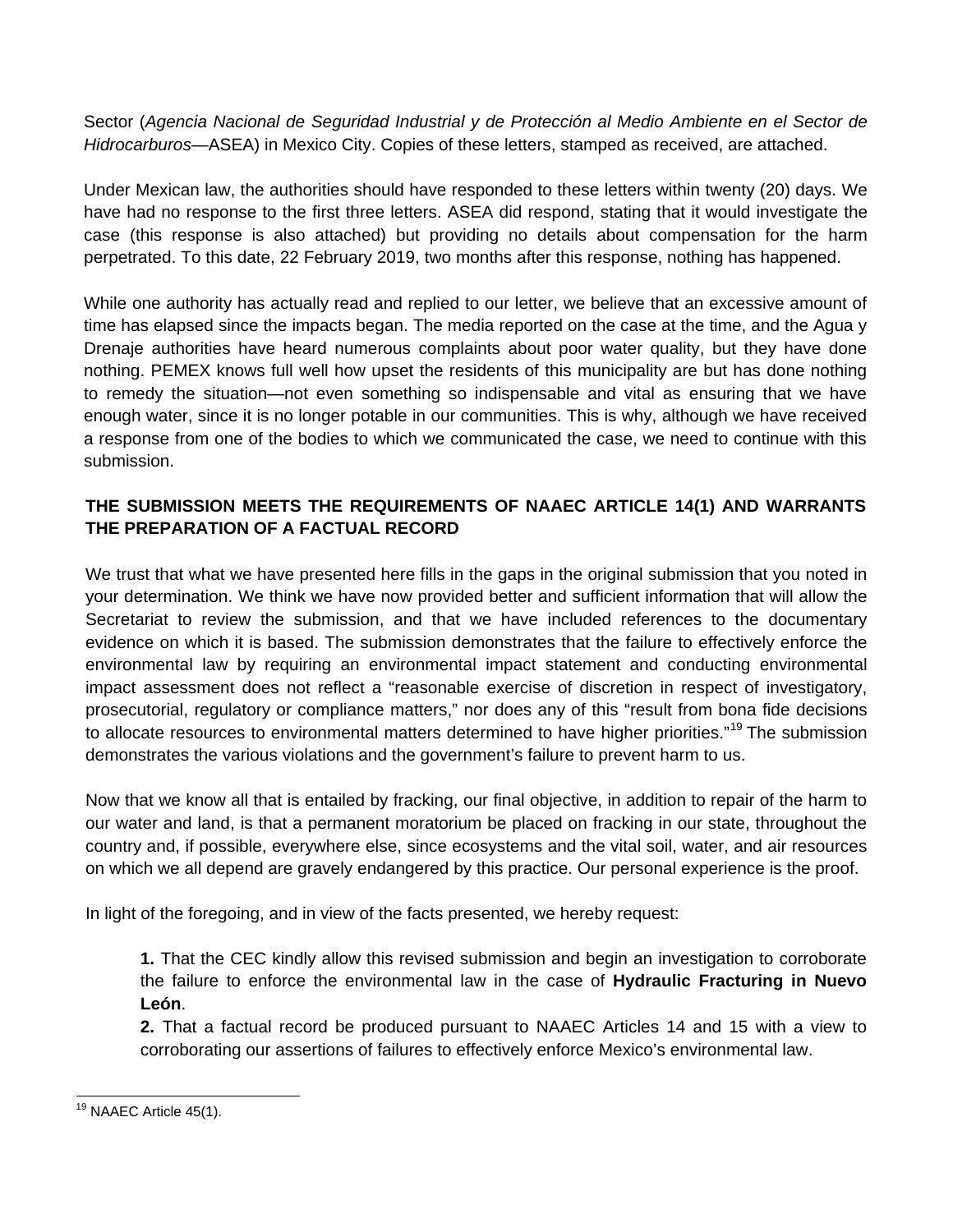Thank you in advance for your kind attention. We look forward to your determination.